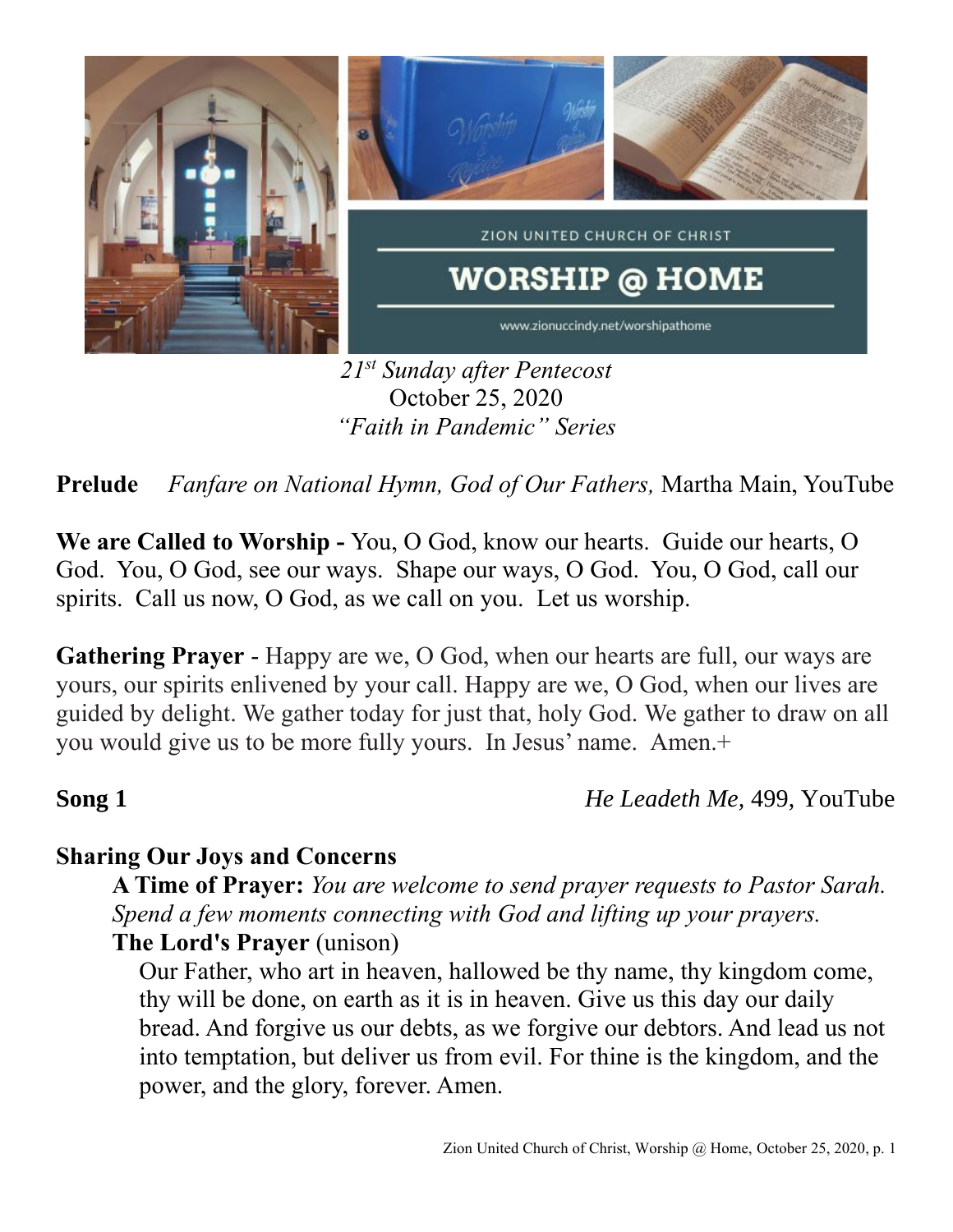### **We Hear God's Word** Philippians 4:4-9

4 Rejoice in the Lord always; again I will say, Rejoice. <sup>5</sup>Let your gentleness be known to everyone. The Lord is near. <sup>6</sup>Do not worry about anything, but in everything by prayer and supplication with thanksgiving let your requests be made known to God. <sup>7</sup>And the peace of God, which surpasses all understanding, will guard your hearts and your minds in Christ Jesus.

8 Finally, beloved, whatever is true, whatever is honourable, whatever is just, whatever is pure, whatever is pleasing, whatever is commendable, if there is any excellence and if there is anything worthy of praise, think about these things.  $9$ Keep on doing the things that you have learned and received and heard and seen in me, and the God of peace will be with you.

**Virtual Choir** *I Love to Tell the Story, verse 3*

## **Meditation** "Faith in Pandemic," Kristen Gephart

**Special Music** *Let There Be Peace on Earth,* Martha Main, YouTube

# **We Respond to God's Word with Our Giving Offertory**

You're invited to take out your checkbook in these moments. As you write out your offering, be prayerful with each letter and number. In times such as these, when money becomes tight and our economy is under strain, God invites us to be generous and give what we can. These are gifts we freely give, as we are able and as we are called.

We ask that you please mail in your offerings to our office. Zion United Church of Christ 8916 E. Troy Ave. Indianapolis, IN 46239

You can now submit your offerings on our website through a secure PayPal donation button. Please know that PayPal receives a 2.2% processing fee and a \$0.30 transaction charge. You are able to set up reoccurring, monthly payments. Check it out on our website at www.zionuccindy.net/donate.